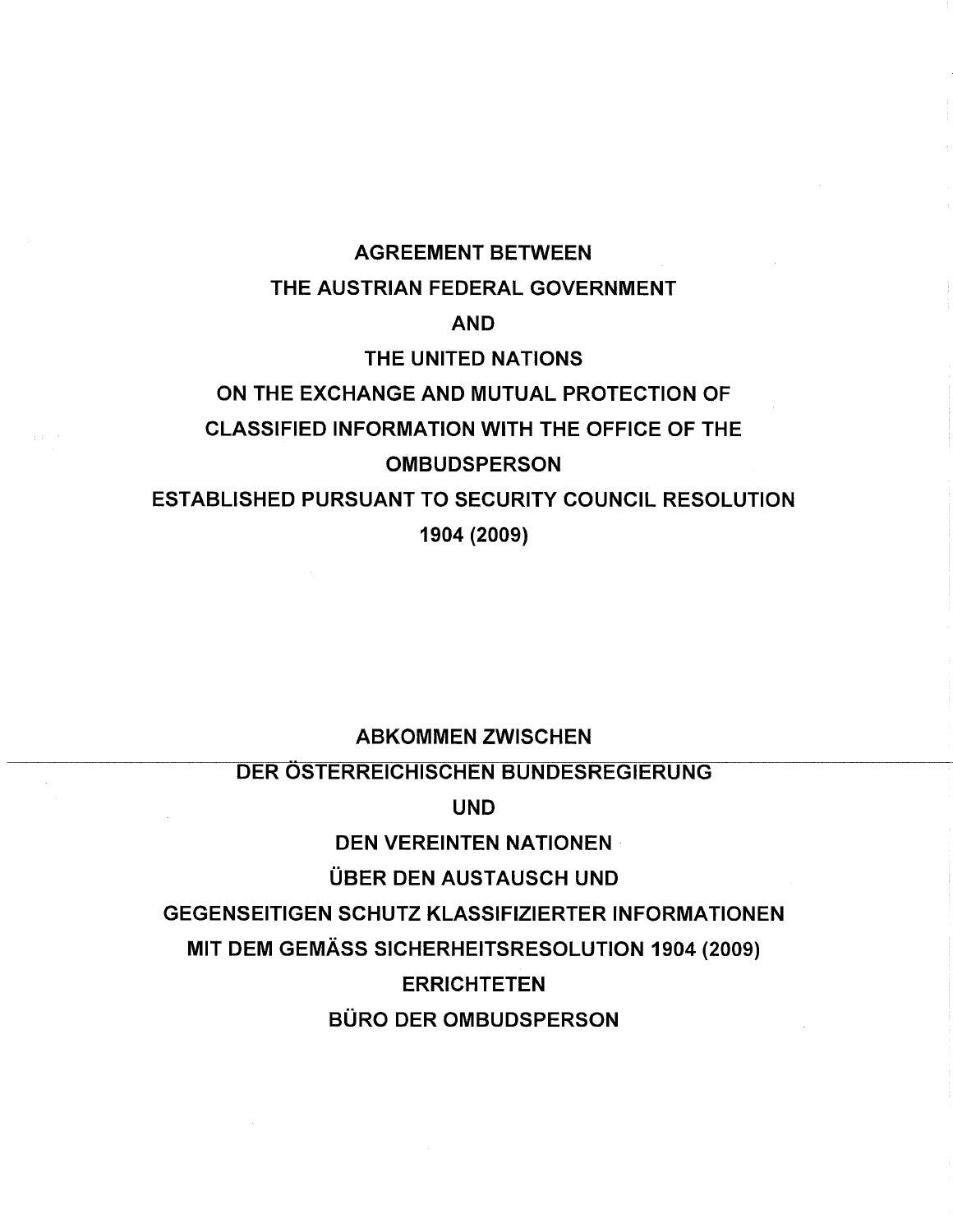# AGREEMENT BETWEEN THE UNITED NATIONS AND THE AUSTRIAN FEDERAL GOVERNMENT ON THE EXCHANGE AND MUTUAL PROTECTION OF CLASSIFIED INFORMATION WITH THE OFFICE OF THE OMBUDSPERSON ESTABLISHED PURSUANT TO SECURITY COUNCIL RESOLUTION 1904 (2009)

The United Nations, acting through the Office of the Ombudsperson, and the Austrian Federal Government (hereinafter referred to as "the Parties");

Noting the mandate of the Office of the Ombudsperson pursuant to Security Council resolutions 1904 (2009) and 1989 (2011), including in particular the information gathering and analysis functions described therein;

Recognizing that, in executing the mandate, the Ombudsperson is obliged to ask States to provide information relevant to the delisting request and that such information may be of a confidential or classified nature;

With a view to ensuring respect for the confidentiality of classified information;

Have agreed upon the following:

## ARTICLE 1 DEFINITIONS

For the purposes of this Agreement,

(1) "classified information" means any information of whatever form to which a security classification level has been attributed by either Party in accordance with its applicable legal provisions in order to ensure protection against any breach of security;

(2) "applicable legal provisions" mean

(a) for the Austrian Federal Government: all relevant laws and regulations of the Republic of Austria, in particular the 2002 Information Security Act (Federal Law Gazette I Nr. 23/2002), as amended;

(b) for the United Nations: all relevant rules and regulations of the United Nations, in particular the 1946 Convention on the Privileges and Immunities of the United Nations, and the Secretary-General's bulletin of 12 February 2007 on information sensitivity, classification and handling (ST/SGB/2007/6);

(3) "breach of security" means any act or omission contrary to the applicable legal provisions for each Party which results or may result in access or potential access to classified information by unauthorized persons, unauthorized disclosure, misuse, damage, destruction or loss of classified information;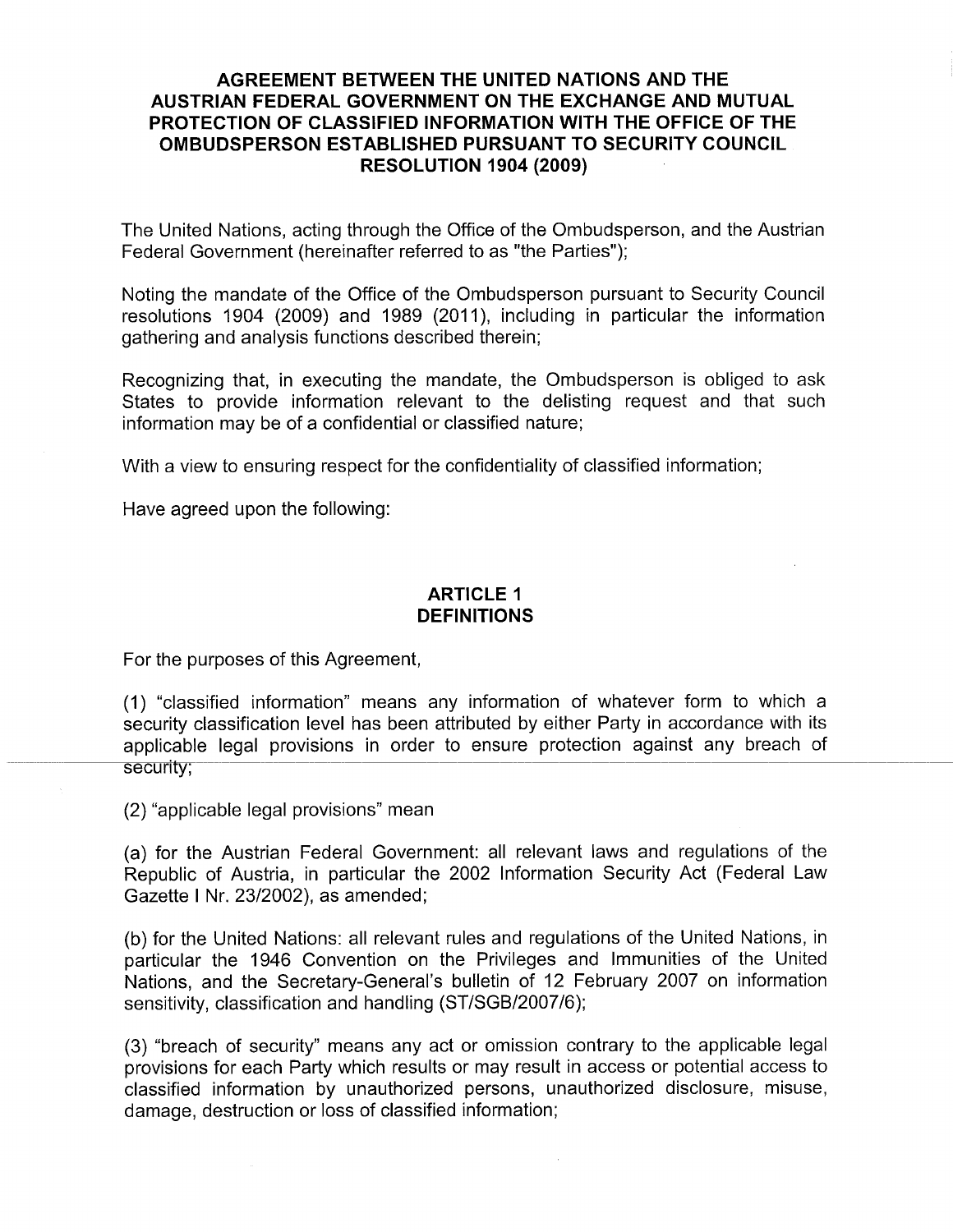(4) "originator" means the Austrian Federal Government, or any other authorities and agencies of the Republic of Austria, or the Office of the Ombudsperson which releases classified information;

(5) "receiver" means the Austrian Federal Government, or any other authorities and agencies of the Republic of Austria, or the Office of the Ombudsperson which receives classified information.

#### ARTICLE 2

# EQUIVALENCE OF SECURITY CLASSIFICATION LEVELS

(1) The Parties agree on the equivalence of the following security classification levels:

Republic of Austria:

United Nations:

**GEHEIM VERTRAULICH**  STRICTLY CONFIDENTIAL CONFIDENTIAL

(2) Classified information of the Republic of Austria of the security classification level "EINGESCHRÄNKT" shall be considered equivalent to classified information of the United Nations of the security classification level "CONFIDENTIAL".

#### ARTICLE 3 MARKING

(1) Classified information to be transmitted shall be marked by the originator with the appropriate security classification level.

(2) Classified information generated or reproduced in the course of cooperation under this Agreement shall also be marked.

(3) The security classification level shall only be altered or revoked by the originator. The receiver shall be informed in writing without delay about any alteration or revocation.

#### ARTICLE 4

# PRINCIPLES OF THE PROTECTION OF CLASSIFIED INFORMATION

(1) The Parties shall take all appropriate measures in accordance with this Agreement and the applicable legal provisions for each Party to ensure the protection of the transmitted classified information and shall ensure the necessary control of this protection.

(2) The Parties shall afford transmitted classified information at least the same level of protection as they afford their own classified information of the equivalent security classification level.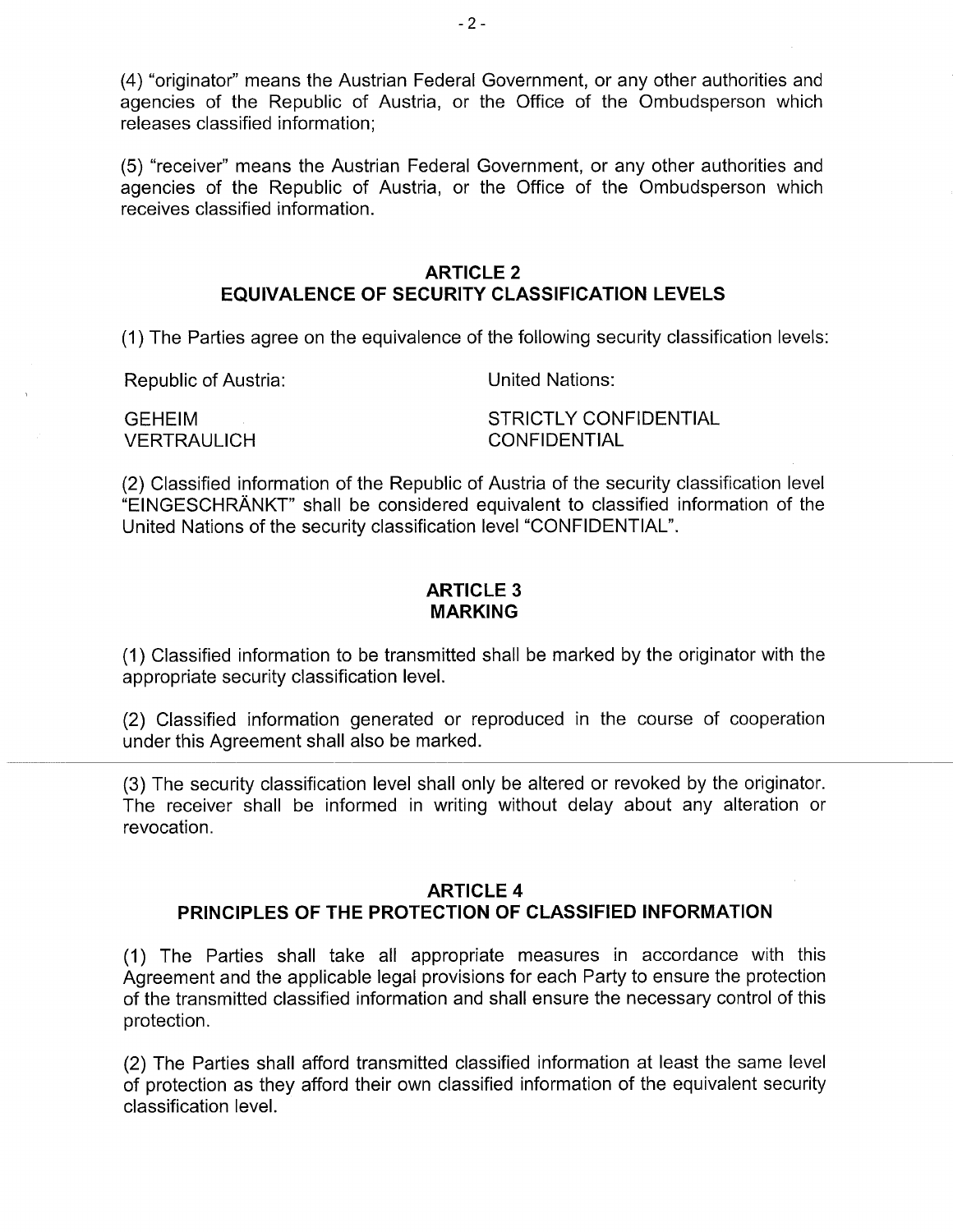(3) Transmitted classified information shall only be used for the purpose it has been released for and shall only be made accessible

(a) with regard to the Austrian Federal Government:

to persons authorized in accordance with the relevant laws and regulations of the Republic of Austria to have access to classified information of the equivalent security classification level requiring this access for the exercise of their duties.

(b) with regard to the United Nations:

to the Ombudsperson in person exclusively for the purpose of executing the mandate of the Ombudsperson as specified in the relevant Security Council resolutions.

(4) The Ombudsperson shall in the handling of transmitted classified information abide by the minimum standards as set out in Section 5 of the Secretary-General's bulletin (ST/SGB/2007/6).

(5) Any information, data or material physically provided to the Ombudsperson shall be maintained in a combination safe. Any such information, data or material shall not at any time be removed from the Office of the Ombudsperson and shall be handled in a manner so as to preclude any unauthorized access to the same. The information, data and material shall not be stored or processed electronically by the Ombudsperson.

(6) Classified information shall not be disclosed, released, publicized, declassified or otherwise made accessible to a third party without prior written consent of the originator.

(7) Classified information generated in the course of cooperation under this Agreement shall be protected in the same way as transmitted classified information.

# ARTICLE 5 **TRANSMISSION**

Classified information shall be transmitted in hard copy through the Federal Ministry for European and International Affairs and the Ombudsperson. Receipt of classified information shall be acknowledged in writing.

# ARTICLE 6 REPRODUCTION AND TRANSLATION

(1) Classified information shall be reproduced in accordance with the applicable legal provisions for each Party. The reproduction of classified information by the receiver may be restricted or excluded by the originator.

(2) Classified information shall only be translated by persons authorized by the originator to have access to classified information of the respective security classification level.

(3) Copies and translations shall be protected in the same way as originals.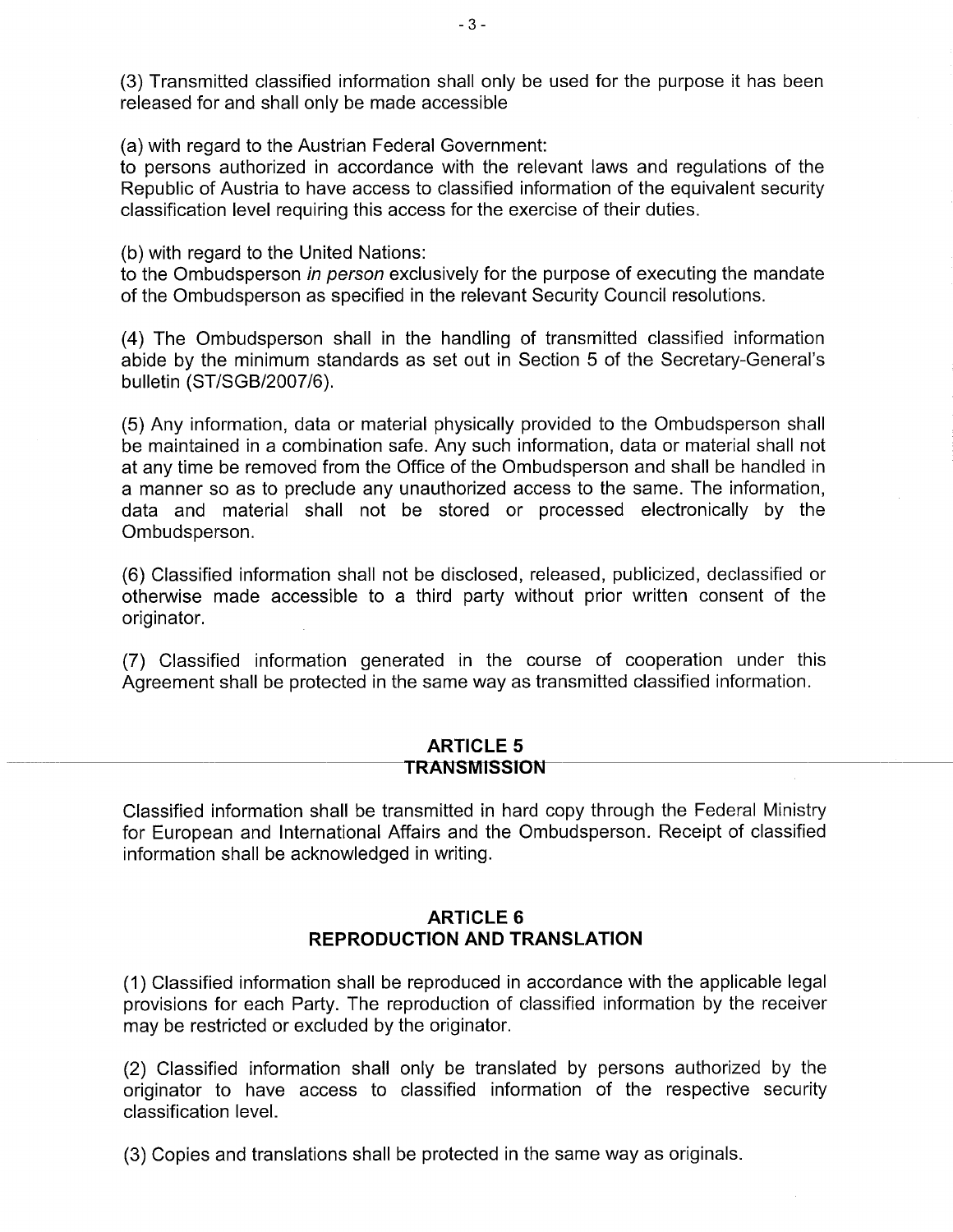#### ARTICLE 7 DESTRUCTION OR RETURN

Classified information that is no longer needed shall be returned to the originator or destroyed, as decided by the originator. Destruction of classified information shall be carried out by the receiver in accordance with its applicable legal provisions in a verifiable way and in a manner that does not permit a full or partial reconstruction.

## ARTICLE 8 BREACH OF SECURITY

(1) In case of a suspected or established breach of security, the Party where the breach occurred shall inform the other Party immediately in writing and shall initiate the appropriate investigations. The other Party shall provide assistance upon request.

(2) The Parties shall inform each other about the result of the investigations and the measures taken.

#### ARTICLE 9 EXPENSES

Each Party shall bear its own expenses incurred in the course of the implementation of this Agreement.

#### ARTICLE 10 **NOTIFICATIONS**

(1) The Austrian Federal Government shall notify the contact details of the Federal Ministry for European and International Affairs and the other authorities and agencies of the Republic of Austria competent for the implementation of this Agreement.

(2) The United Nations shall notify the contact details of the Office of the Ombudsperson.

(3) The Parties shall inform each other of the respective applicable legal provisions and any significant amendments.

## ARTICLE 11 SETTLEMENT OF DISPUTES

(1) Any dispute regarding the application or interpretation of this Agreement shall be resolved by direct consultations between the Parties.

(2) Nothing in this Agreement shall be construed as a waiver, express or implied, of the privileges and immunities of the Ombudsperson or of the United Nations and its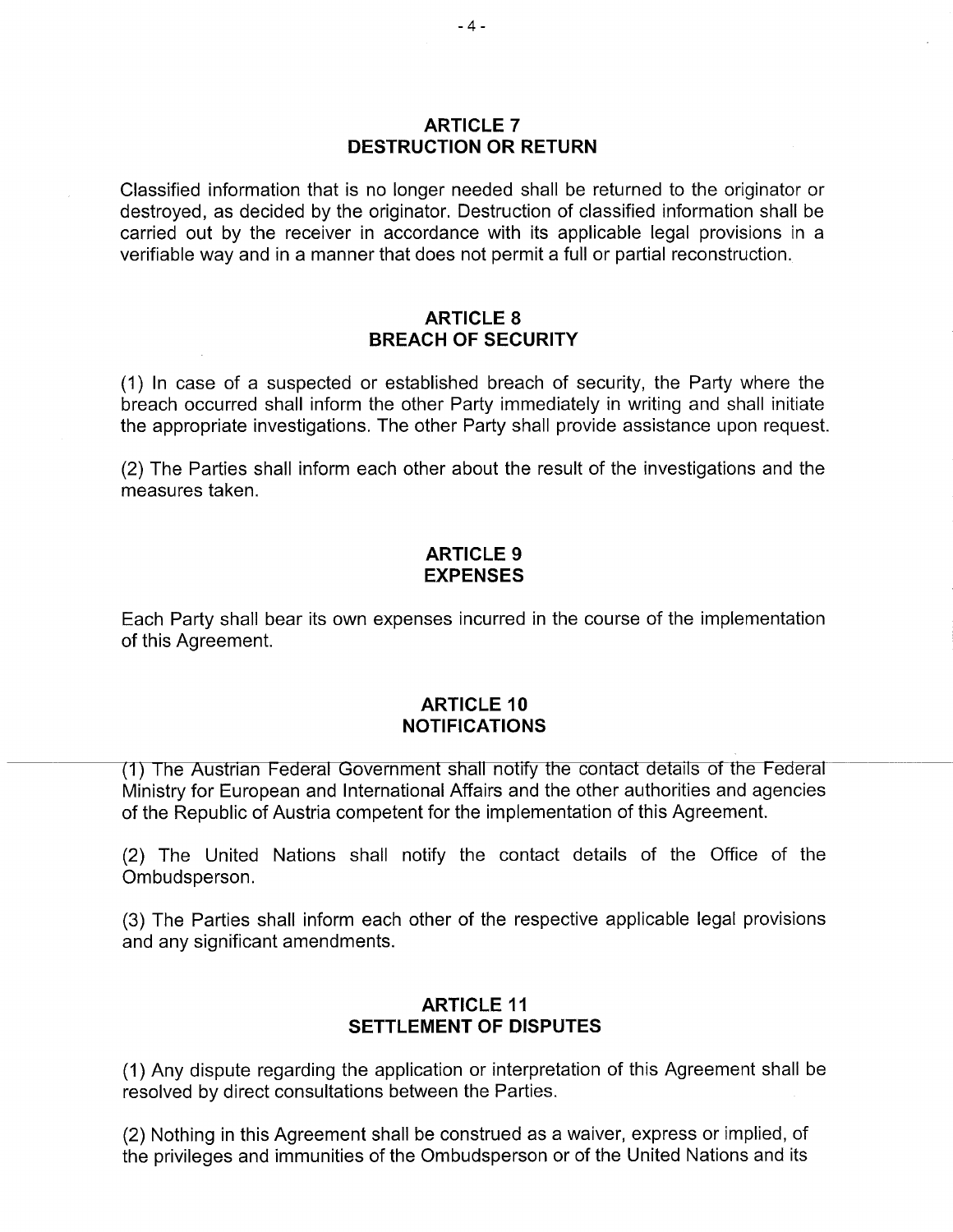officials and experts on mission under the Convention on the Privileges and Immunities of the United Nations to which the Republic of Austria is a party.

#### ARTICLE 12 FINAL PROVISIONS

(1) This Agreement is concluded for an indefinite period of time and shall enter into force on the first day of the second month following the day of signature.

(2) This Agreement may be amended by written mutual consent of both Parties. Amendments shall enter into force in accordance with paragraph 1.

(3) Each Party may terminate this Agreement at any time in writing. In such a case, the Agreement shall expire six months after the receipt of the termination notice by the other Party. In the case of termination, classified information transmitted or generated in application of this Agreement shall continue to be protected under the provisions of this Agreement.

Done in New York on 26 July 2012 in two originals in the German and English language, which are equally authentic. In the case of a difference concerning the interpretation of this Agreement, the English text shall prevail.

For the United Nations: For the Austrian Federal

 $\overline{\mathcal{C}}$ 

Patricia O'Brien Martin Sajdik Under-Secretary-General for Legal Affairs Ambassador, Permanent Representative

Government:

lapolet. L

The Legal Counsel **The Legal Counsel Counsel Counsel Counsel Counsel Counsel Counsel Counsel** of Austria to the United Nations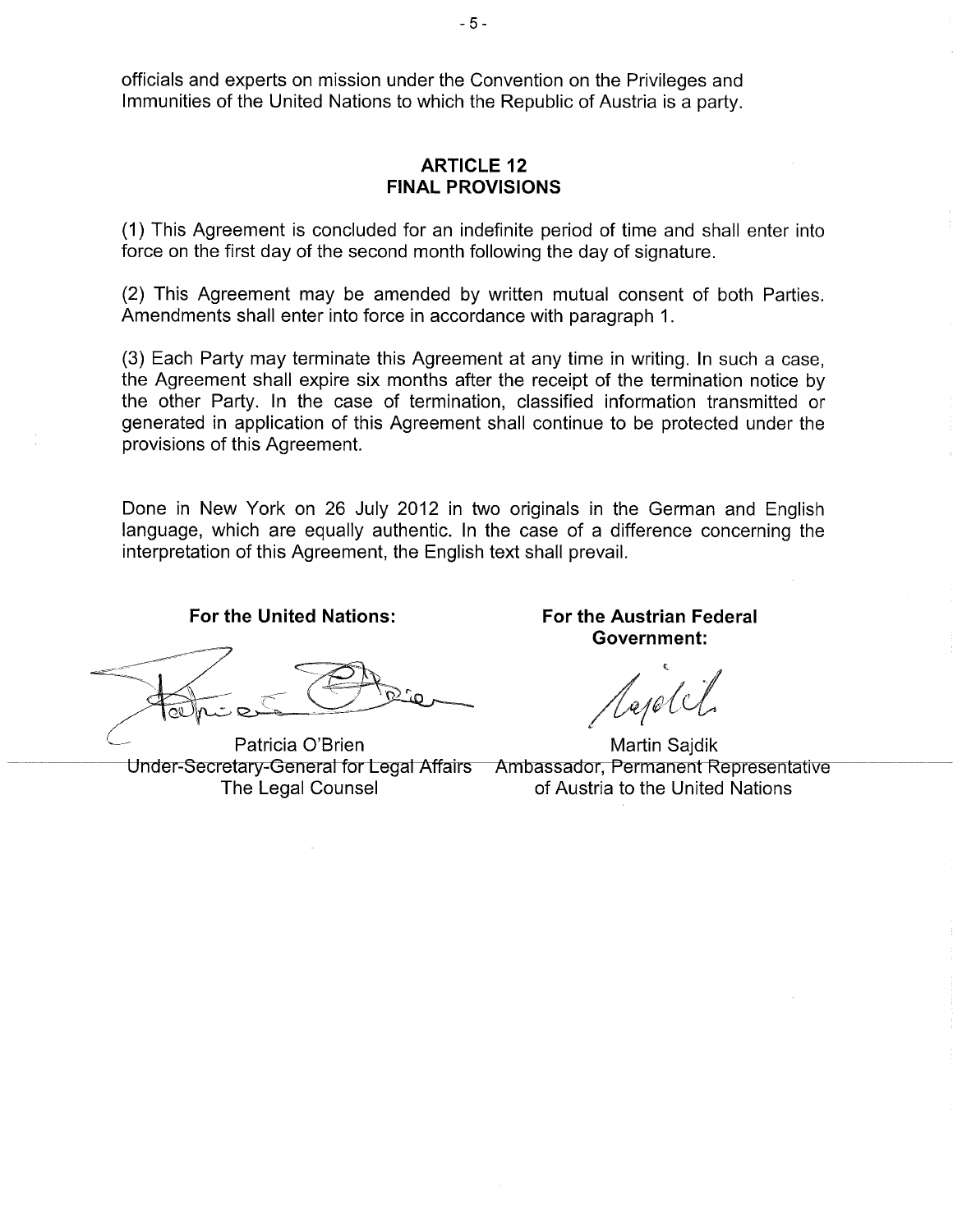## ABKOMMEN ZWISCHEN DEN VEREINTEN NATIONEN UND DER ÖSTERREICHISCHEN BUNDESREGIERUNG ÜBER DEN AUSTAUSCH UND GEGENSEITIGEN SCHUTZ KLASSIFIZIERTER INFORMATIONEN MIT DEM GEMÄSS SICHERHEITSRESOLUTION 1904 (2009) ERRICHTETEN BÜRO DER OMBUDSPERSON

Die Vereinten Nationen, vertreten durch das Büro der Ombudsperson, und die Osterreichische Bundesregierung (im Weiteren als "die Parteien" bezeichnet);

In Anbetracht des Mandats des Büros der Ombudsperson gemäß den Sicherheitsratsresolutionen 1904 (2009) und 1989 (2011), einschließlich insbesondere der darin beschriebenen Informationserfassungs-und Analyse-Aufgaben;

In der Erkenntnis, dass die Ombudsperson in der Ausübung ihres Mandats verpflichtet ist, die Staaten um die Zurverfügungstellung von Informationen zu ersuchen, die für einen Antrag auf Streichung von der Liste notwendig sind, und dass diese Informationen vertraulicher oder klassifizierter Natur sein können;

Im Hinblick auf die Achtung der Vertraulichkeit klassifizierter Informationen;

Sind wie folgt übereingekommen:

#### ARTIKEL 1 BEGRIFFSBESTIMMUNGEN

Im Sinne dieses Abkommens bedeutet:

(1) "Klassifizierte Informationen": alle Informationen, unabhängig von ihrer Form, die von der jeweiligen Partei gemäß ihren anwendbaren rechtlichen Bestimmungen als klassifiziert eingestuft wurden, um ihren Schutz vor einer Sicherheitsverletzung zu gewährleisten;

(2) "anwendbare rechtliche Bestimmungen":

(a) für die österreichische Bundesregierung: alle maßgeblichen Gesetze und Verordnungen der Republik Osterreich, insbesondere das Informationssicherheitsgesetz 2002 (BGBI I Nr. 23/2002) in seiner jeweils geltenden Fassung;

(b) für die Vereinten Nationen: alle maßgeblichen Regelungen und Vorschriften der Vereinten Nationen, insbesondere das Übereinkommen über die Privilegien und Immunitäten der Vereinten Nationen von 1946 und das Bulletin des Generalsekretärs vom 12. Februar 2007 über die Sensibilität von Informationen, ihre Klassifizierung und Handhabung (ST/SGB/2007/6);

(3) "Sicherheitsverletzung": eine Handlung oder Unterlassung, die gegen die anwendbaren rechtlichen Bestimmungen der jeweiligen Partei verstößt, die zu tatsÿchlichem oder m6glichem Zugang zu klassifizierten Informationen durch unberechtigte Personen, zu nicht genehmigter Weitergabe, Missbrauch, Schädigung, Zerstörung oder Verlust klassifizierter Informationen führt oder führen kann.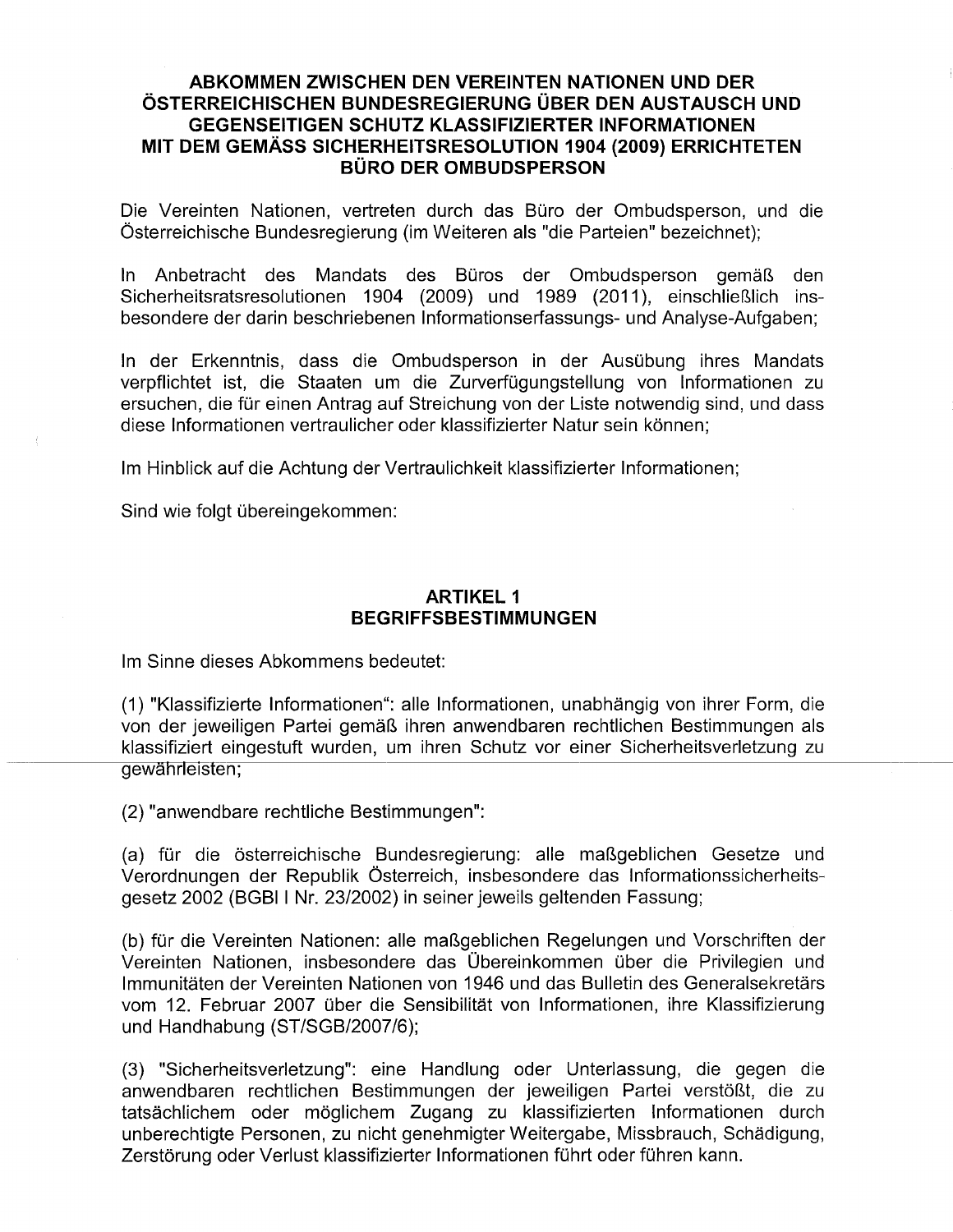(4) "Herausgeber" die 6sterreichische Bundesregierung oder andere Beh6rden oder Dienststellen der Republik Österreich, oder das Büro der Ombudsperson, die klassifizierte Informationen herausgeben;

(5) "Empfänger": die österreichische Bundesregierung oder andere Behörden oder Dienststellen der Republik Österreich, oder das Büro der Ombudsperson, die klassifizierte Informationen erhalten.

## ARTIKEL 2 GLEICHWERTIGKEIT DER KLASSIFIZIERUNGSSTUFEN

(1) Die Parteien kommen über die Gleichwertigkeit der folgenden Klassifizierungsstufen überein:

Republik Osterreich:

Vereinte Nationen:

GEHEIM **VERTRAULICH**  STRICTLY CONFIDENTIAL **CONFIDENTIAL** 

(2) Klassifizierte Informationen der Republik Osterreich der Klassifizierungsstufe "EINGESCHRÄNKT" werden gleichwertig wie klassifizierte Informationen der Vereinten Nationen der Klassifizierungsstufe "VERTRAULICH" betrachtet.

## ARTIKEL 3 KENNZEICHNUNG

(1) Klassifizierte Informationen, die übermittelt werden sollen, werden vom Herausgeber mit der entsprechenden Klassifizierungsstufe gekennzeichnet.

(2) Die Kennzeichnungspflicht gilt auch für klassifizierte Informationen, die im Zuge der unter dieses Abkommen fallenden Zusammenarbeit erzeugt oder vervielfältigt werden.

(3) Die Klassifizierungsstufe darf ausschließlich vom Herausgeber geändert oder aufgehoben werden. Der Empfänger wird über jegliche Änderung oder Aufhebung unverzüglich schriftlich informiert.

# ARTIKEL 4 GRUNDSATZE DES SCHUTZES KLASSIFIZIERTER INFORMATIONEN

(1) Die Parteien treffen gemäß diesem Abkommen und den anwendbaren rechtlichen Bestimmungen der jeweiligen Partei alle geeigneten Maßnahmen, um den Schutz der übermittelten klassifizierten Informationen zu gewährleisten, und sorgen für die erforderliche Kontrolle dieses Schutzes.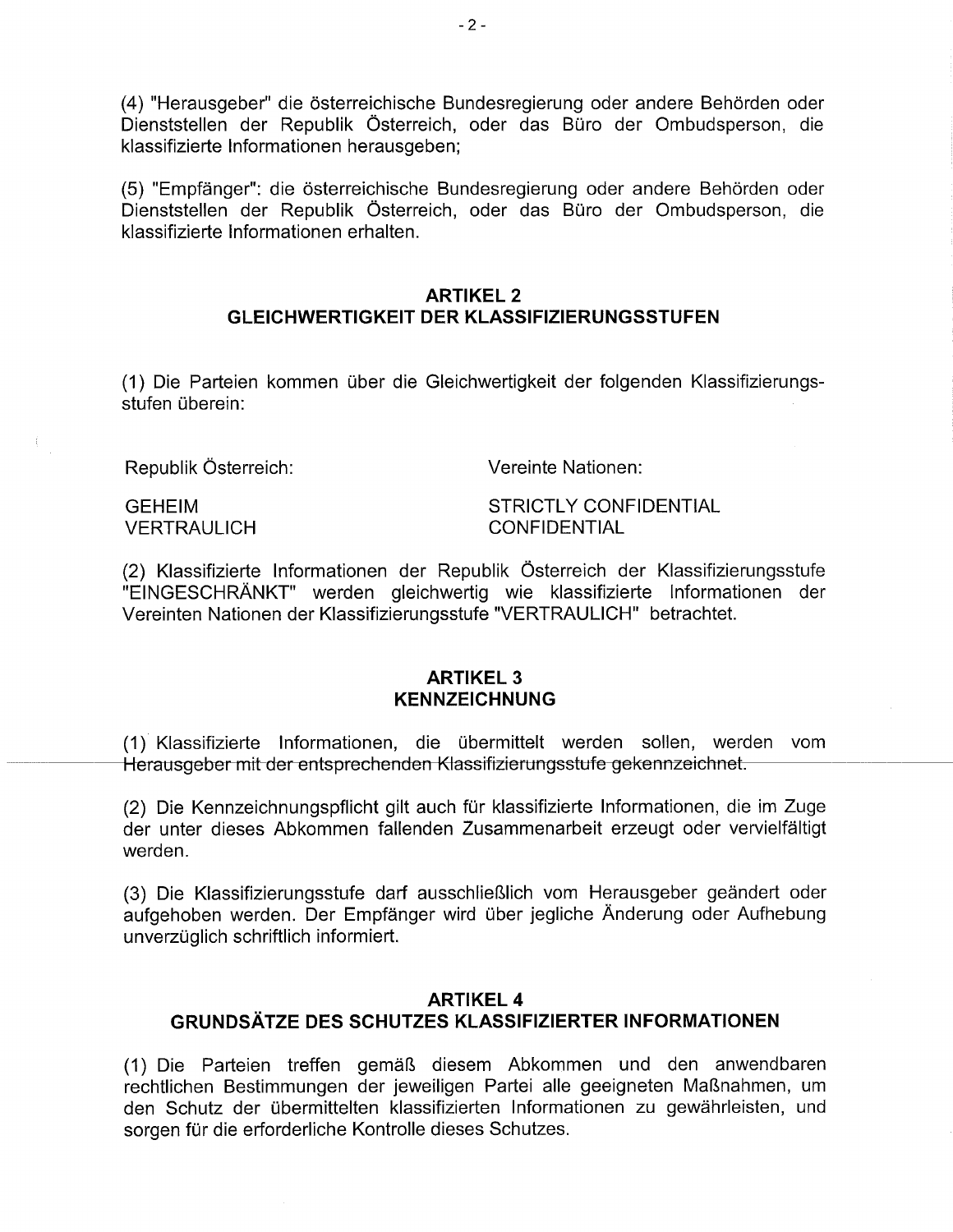(2) Die Parteien gewähren den übermittelten klassifizierten mindestens den gleichen Schutzstandard wie ihren eigenen Informationen der gleichwertigen Klassifizierungsstufe. Informationen klassifizierten

(3) Übermittelte klassifizierte Informationen dürfen nur zu dem Zweck, für den sie herausgegeben wurden, verwendet und zugänglich gemacht werden

(a) für die österreichischen Bundesregierung:

Personen, die gemäß den maßgeblichen Gesetzen und Verordnungen der Republik Osterreich zum Zugang zu klassifizierten Informationen der entsprechenden Klassifizierungsstufe befugt sind und diesen Zugang für die Ausübung ihres Amtes benötigen.

(b) für die Vereinten Nationen:

der Ombudsperson ad personam ausschließlich für den Zweck der Ausübung des in den malÿgeblichen Sicherheitsratsresolutionen festgelegten Mandats der Ombudsperson.

(4) Die Ombudsperson hat in der Handhabung der übermittelten klassifizierten Informationen die in Abschnitt 5 des Bulletins des Generalsekretärs (ST/SGB/2007/6) festgelegten Mindeststandards einzuhalten.

(5) Alle der Ombudsperson physisch zur Verfügung gestellten Informationen, Daten oder Materialien müssen in einem Kombinationssafe aufbewahrt werden. Alle derartigen Informationen, Daten oder Materialien dürfen zu keinem Zeitpunkt aus dem Büro der Ombudsperson entfernt werden und müssen so gehandhabt werden, dass ein unbefugter Zugang zu diesen auszuschließen ist. Die Informationen, Daten und Materialien dürfen von der Ombudsperson nicht elektronisch gespeichert oder verarbeitet werden.

(6) Klassifizierte Informationen dürfen ohne vorherige schriftliche Zustimmung des Herausgebers nicht weitergegeben, herausgegeben, ver6ffentlicht, deklassifiziert oder sonst wie einem Dritten zugänglich gemacht werden.

(7) Klassifizierte Informationen, die im Zuge der unter dieses Abkommen fallenden Zusammenarbeit erzeugt werden, genießen den gleichen Schutz wie übermittelte klassifizierte Informationen.

#### ARTIKEL 5 UBERMITTLUNG

Klassifizierte Informationen werden in Papierform im Wege des Bundesministeriums für europäische und internationale Angelegenheiten und der Ombudsperson übermittelt. Der Erhalt der klassifizierten Informationen wird schriftlich bestätigt.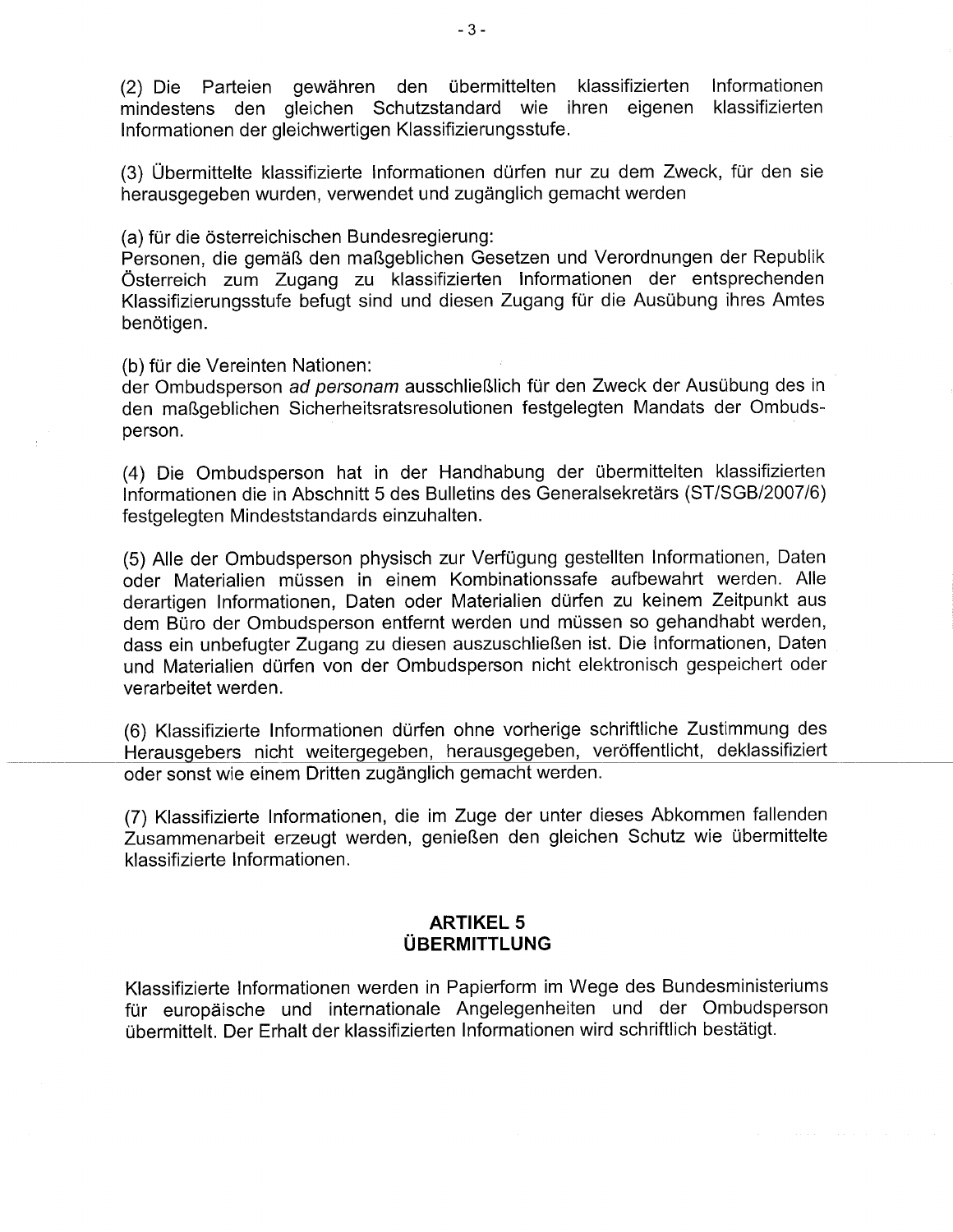## ARTIKEL 6 VERVIELFÄLTIGUNG UND ÜBERSETZUNG

(1) Klassifizierte Informationen werden gemäß den anwendbaren rechtlichen Bestimmungen der jeweiligen Partei vervielfältigt. Die Vervielfältigung klassifizierter Informationen durch den Empfänger kann vom Herausgeber eingeschränkt oder ausgeschlossen werden.

(2) Klassifizierte Informationen dürfen nur von Personen übersetzt werden, die vom Herausgeber die Befugnis zum Zugang zu klassifizierten Informationen der jeweiligen Klassifizierungsstufe erhalten haben.

(3) Kopien und Übersetzungen sind wie Originale zu schützen.

# ARTIKEL 7 VERNICHTUNG ODER RUCKGABE

Klassifizierte Informationen, die nicht mehr benötigt werden, sind je nach Entscheidung des Herausgebers an den Herausgeber zurückzugeben oder zu vernichten. Die Vernichtung klassifizierter Informationen wird vom Empfänger gemäß seinen anwendbaren rechtlichen Bestimmungen in überprüfbarer Weise und auf eine Art durchgeführt, die eine vollständige oder teilweise Wiederherstellung nicht zulässt.

### ARTIKEL 8 SICHERHEITSVERLETZUNGEN

(1) Im Falle einer vermuteten oder festgestellten Sicherheitsverletzung informiert die Partei, bei welcher die Verletzung aufgetreten ist, die andere Partei unverzüglich schriftlich und leitet entsprechende Ermittlungen ein. Die andere Partei leistet auf Ersuchen Hilfestellung.

2) Die Parteien informieren einander über das Ergebnis der Untersuchungen und die getroffenen Maßnahmen.

## ARTIKEL 9 KOSTEN

Jede Partei trägt die eigenen Kosten, die ihr im Zuge der Durchführung dieses Abkommens entstehen.

# ARTIKEL 10 NOTIFIKATIONEN

(1) Die 6sterreichische Bundesregierung gibt die Kontaktdaten des Bundesministeriums für europäische und internationale Angelegenheiten und der anderen Behörden und Dienststellen der Republik Österreich, die für die Durchführung dieses Abkommens zuständig sind, bekannt.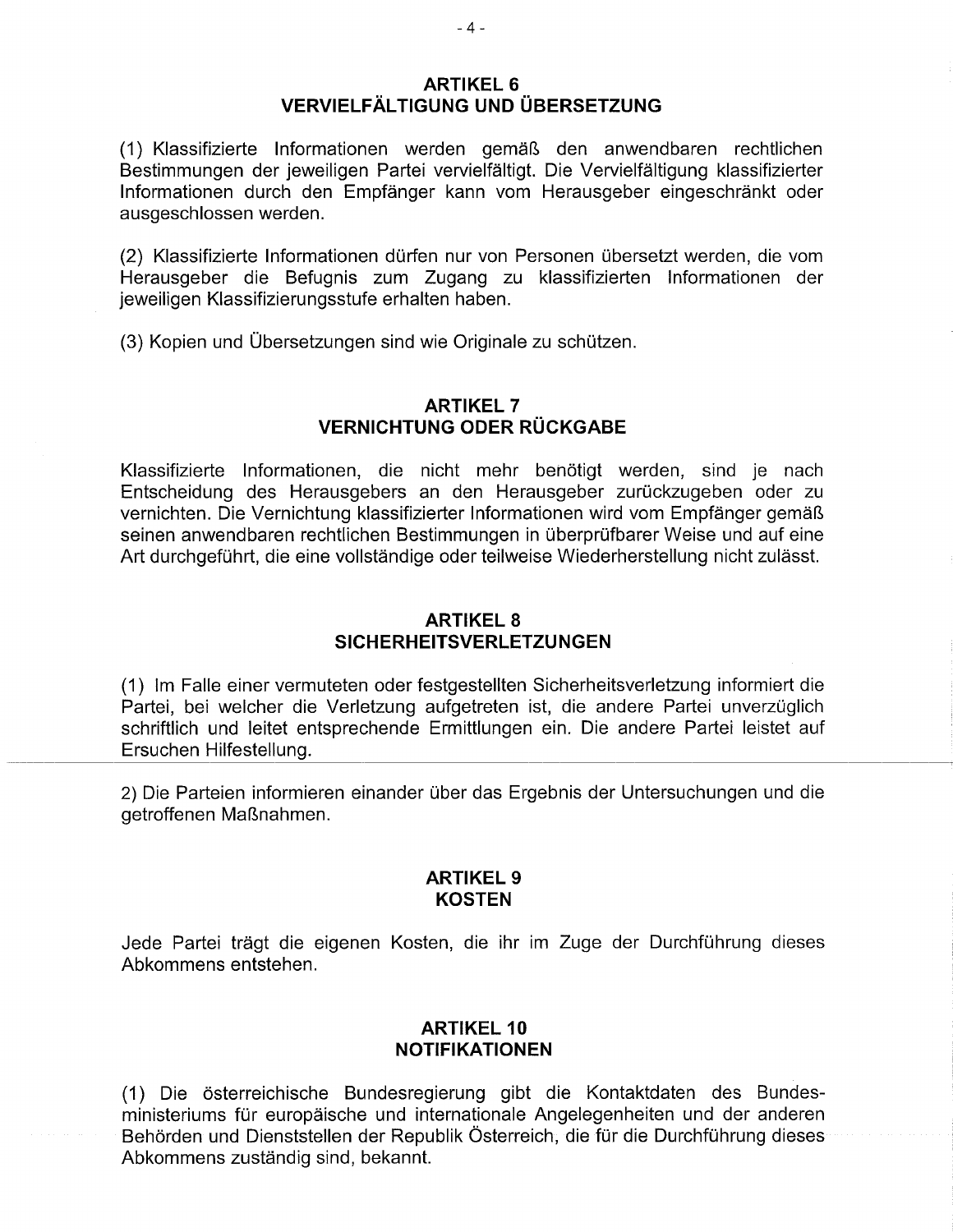(2) Die Vereinten Nationen geben die Kontaktdaten des Büros der Ombudsperson bekannt.

(3) Die Parteien informieren einander über die jeweiligen anwendbaren rechtlichen Bestimmungen und deren wesentliche Anderungen.

### ARTIKEL 11 BEILEGUNG VON STREITIGKEITEN

(1) Jegliche Streitigkeiten über die Anwendung oder Auslegung dieses Abkommens werden im Wege direkter Gespräche zwischen den Parteien beigelegt.

(2) Keine Bestimmung dieses Abkommens ist als ausdrücklicher oder stillschweigender Verzicht auf die Privilegien und Immunitäten der Ombudsperson oder der Vereinten Nationen und ihrer Beamten und entsandten Experten nach dem Übereinkommen über die Privilegien und Immunitäten der Vereinten Nationen zu verstehen, bei dem die Republik Osterreich Vertragspartei ist.

#### ARTIKEL 12 SCHLUSSBESTIMMUNGEN

(1) Dieses Abkommen wird auf unbestimmte Zeit abgeschlossen und tritt am ersten Tag des zweiten Monats nach dem Tag der Unterzeichnung in Kraft.

(2) Dieses Abkommen kann im gegenseitigen schriftlichen Einvemehmen beider Parteien geändert werden. Änderungen treten gemäß Abs. 1 in Kraft.

(3) Jede Partei kann dieses Abkommen jederzeit durch schriftliche Mitteilung kündigen. In einem solchen Fall tritt das Abkommen sechs Monate nach Erhalt der Kündigungsnote bei der anderen Partei außer Kraft. Im Falle der Kündigung bleiben klassifizierte Informationen, die in Anwendung dieses Abkommens übermittelt oder erzeugt wurden, weiterhin nach den Bestimmungen dieses Abkommens geschützt.

Geschehen in New York, am 26. Juli 2012 in zwei Urschriften, jeweils in deutscher und englischer Sprache, die gleichermaßen authentisch sind. Im Fall unterschiedlicher Interpretationen dieses Abkommens geht der englische Text vor.

Für die Vereinten Nationen: Für die Österreichische

Patricia O'Brien Untergeneralsekretärin für Rechtsangelegenheiten, Rechtsberaterin

Bundesregierung:

Martin Sajdik Botschafter, Ständiger Vertreter Osterreichs bei den Vereinten Nationen